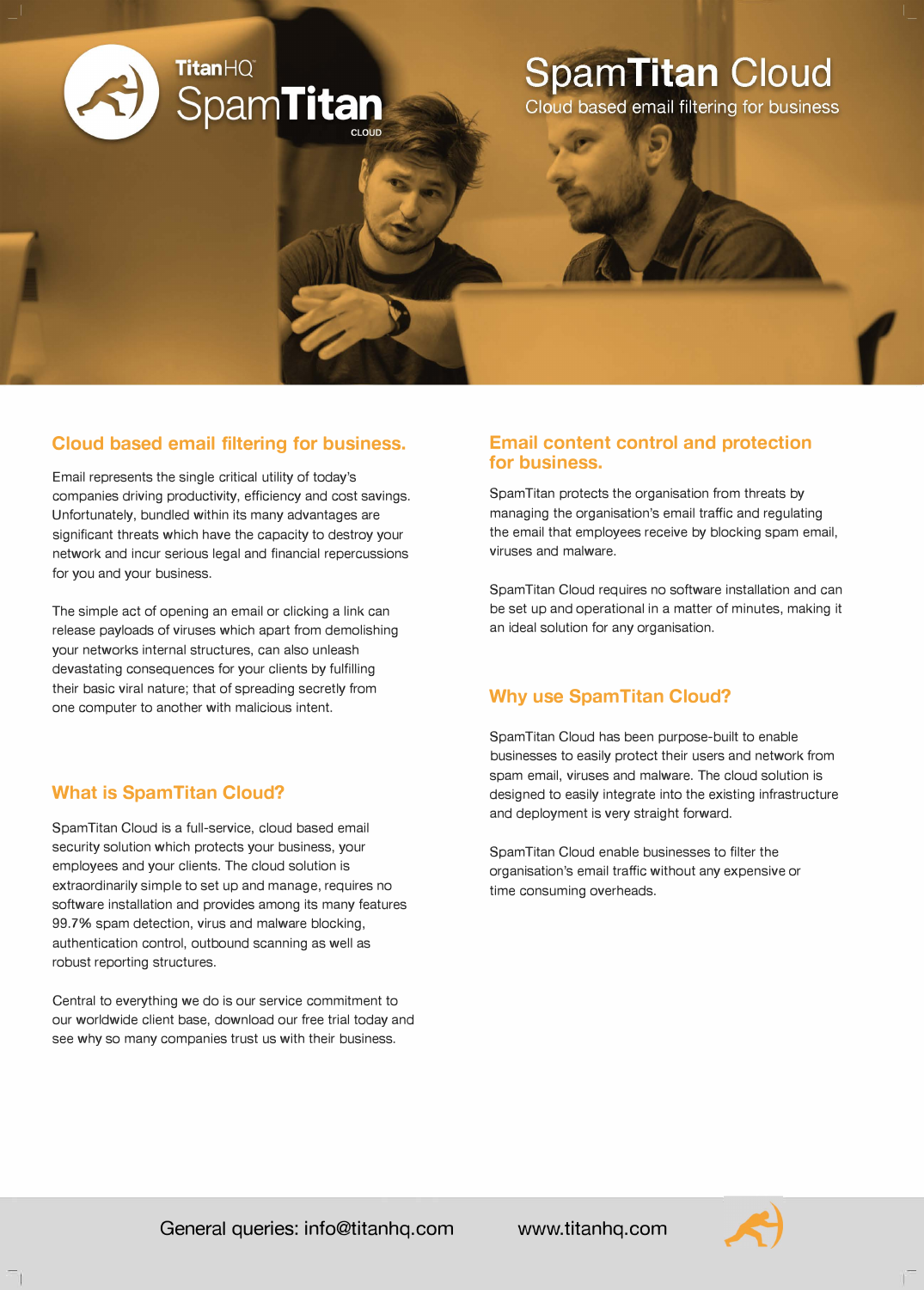

# **Product features**

#### **Spam filtering**

Spam Titan Cloud filters your organisation's email traffic to stop email spam from reaching your users. The solution guarantees 99.97% spam detection through multi-layered spam analysis including; real time blacklists (RBLs), lists of websites that were detected in unsolicited emails (SURBLs), sender policy frameworks and Bayesian analysis, This coupled with a low false positive rate of 0.03% allows you to rest easy knowing your users never lose genuine email, but are protected from unsolicited email.

#### **Virus and malware blocking**

The multi award winning solution contains double antivirus protection; Bitdefender and Clam AV which serve to block viruses and malware trying to infiltrate your network through email.

#### **White listing / black listing**

The solution allows you to whitelist / blacklist sender email addresses meaning you can choose to always allow/ always block mail from a particular email address.

#### **Reporting**

Spam Titan Cloud can send a quarantine reports to users at specified times and intervals. The quarantine report contains a list of emails which have not been sent to the user because they potentially contain spam or viruses. The end user can decide to deliver, whitelist or delete the emails in the quarantine report.

# **SpamTitan Cloud**

**Cloud based email filtering for business** 

#### **Cloud based**

The cloud based solution requires no software installation making it simple to set up and manage. There are no management or maintenance over heads as updates and support are fully included in the product.

#### **Recipient verification**

SpamTitan offers a number of Recipient Verification types they are: Dynamic Recipient Verification (DRV), LDAP, list based and specify regular expression verification. Once a mail is delivered to the SpamTitan Cloud, it will validate the email address against the mail server thus rejecting fake emails and spam.

#### **Outbound scanning**

Outbound scanning of email is vital today. It blocks spam and viruses being sent out from your organisation, thus preventing your IPs from being blacklisted as a spammer by one of the many global blacklisting services. IP blacklisting prevents email delivery, interferes with business process and productivity is difficult and time consuming to resolve. SpamTitan Cloud prevents this.

#### **Authentication**

The Web Authentication settings allows you to control for each Domain what Authentication Method will be used when a user attempts to login. The following authentication methods are supported: Internal (default),

LDAP, SQL server, POP3, and IMAP. The support of external authentication modules ensures that when possible users won't have to remember multiple passwords. All login attempts will be directed to the appropriate authentication server for that domain.



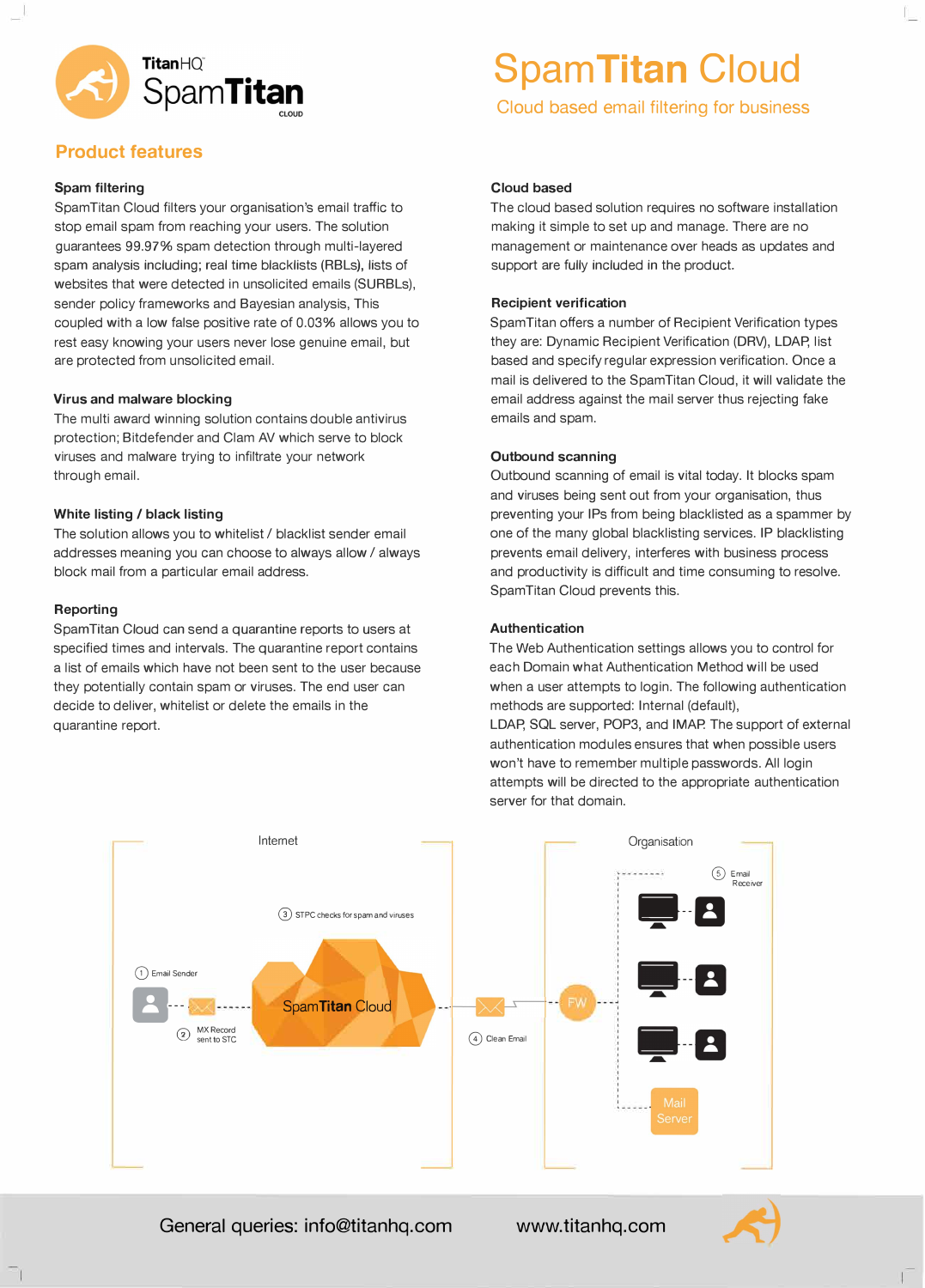

# **SpamTitan Cloud**

**Cloud based email filtering for business** 

# **SpamTitan Cloud technical specifications**

| <b>Spam filtering</b>                | >> The solution guarantees 99.97% spam detection through multi-layered spam<br>analysis including;<br>• Real time blacklists (RBLs)<br>• Lists of websites that were detected in unsolicited emails (SURBLs)<br>• Sender policy frameworks<br>· Bayesian analysis,<br>>> Low false positive rate of 0.03%.                                                                                                                                                                                                                           |
|--------------------------------------|--------------------------------------------------------------------------------------------------------------------------------------------------------------------------------------------------------------------------------------------------------------------------------------------------------------------------------------------------------------------------------------------------------------------------------------------------------------------------------------------------------------------------------------|
| <b>Virus and malware blocking</b>    | >> SpamTitan Cloud contains double anti-virus protection;<br>>> Bitdefender and Clam AV which serve to block viruses and<br>malware trying to infiltrate your network through email                                                                                                                                                                                                                                                                                                                                                  |
| <b>White listing / black listing</b> | >> You can choose to always allow / always block mail from a particular email address                                                                                                                                                                                                                                                                                                                                                                                                                                                |
| <b>Reporting</b>                     | >> Quarantine reports to users at specified times and intervals. The quarantine<br>report contains a list of emails which have not been sent to the user<br>because they potentially contain spam or viruses. The end user can<br>decide to deliver, whitelist or delete the emails in the quarantine report.                                                                                                                                                                                                                        |
| <b>Cloud based</b>                   | >> No software installation required making it simple to set up and manage.<br>There are no management or maintenance over heads as updates and<br>support are fully included in the product                                                                                                                                                                                                                                                                                                                                         |
| <b>Recipient verification</b>        | >> SpamTitan offers a number of Recipient Verification types. They are:<br>• Dynamic Recipient Verification (DRV)<br>$\bullet$ LDAP<br>• List based<br>• Regular expression<br>>> These all help to keep your license count correct.<br>>> Once a mail comes to SpamTitan we will question the mail server.                                                                                                                                                                                                                          |
| <b>Authentication</b>                | >> The web authentication settings allows you to control for each domain what<br>authentication method will be used when a user attempts to login.<br>>> The following authentication methods are supported:<br>• Internal (default)<br>$\bullet$ LDAP<br>• SQL server<br>• POP3<br>$\bullet$ IMAP<br>The support of external authentication modules ensures that when possible users<br>won't have to remember multiple passwords. All login attempts will be directed to<br>the appropriate authentication server for that domain. |
| <b>Outbound mail scanning</b>        | >> SpamTitan can also scan your outbound mail, thus preventing potential IP blacklisting.                                                                                                                                                                                                                                                                                                                                                                                                                                            |

**General queries: info@titanhq.com www.titanhq.com**